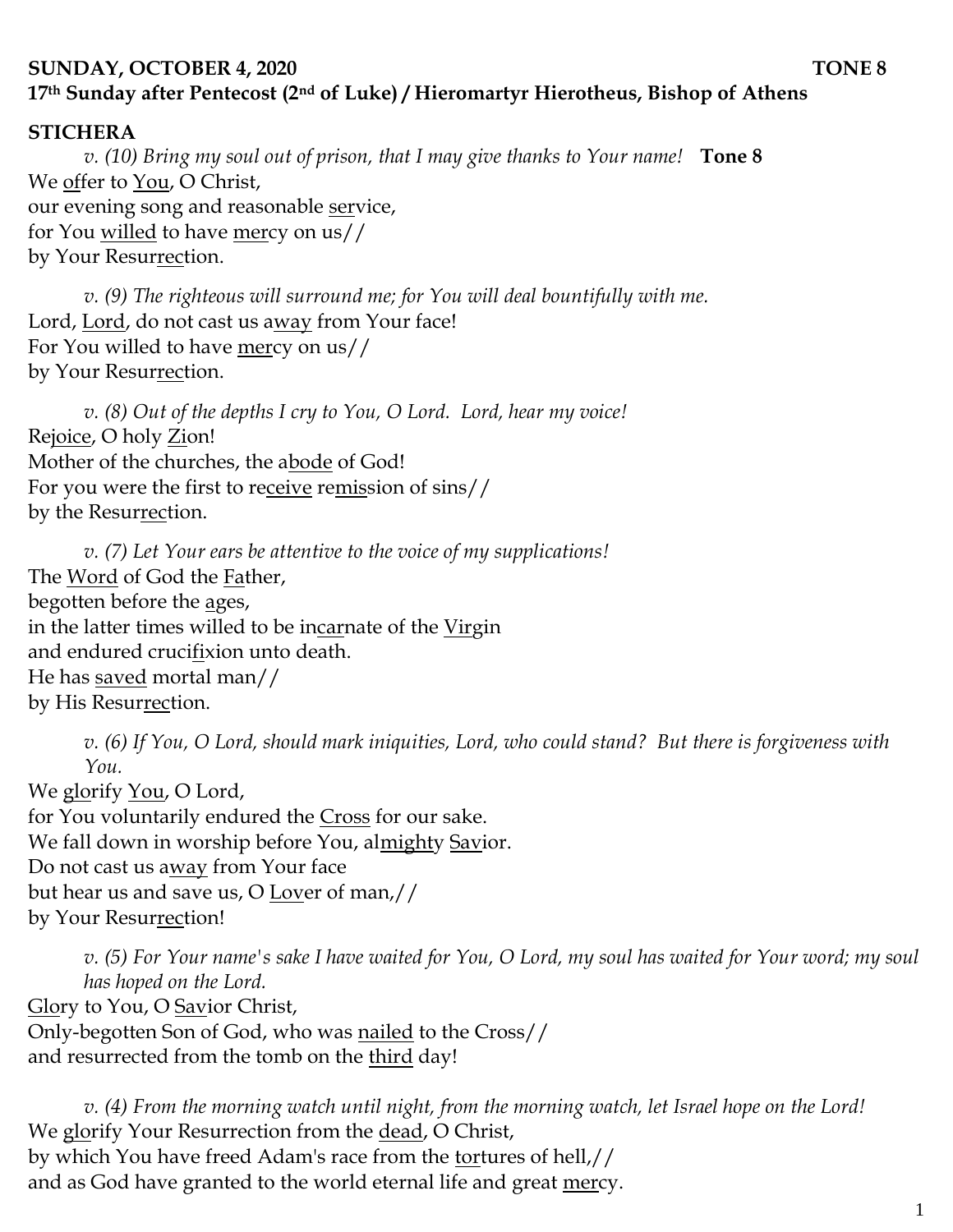*v. (3) For with the Lord there is mercy and with Him is plenteous redemption, and He will deliver Israel from all his iniquities.* **Tone 4** *(for Hieromartyr Hierotheus) (Thou hast given a sign)* Having received the grace of the Holy Spirit, you passed through all the world, O most glorious Hierotheus, teaching all to honor the Unity in three hypostases: the Father without beginning, the Source of the Godhead, and with Him the Son Who is co-enthroned and consubstantial with the Father,// Who was born of a Virgin as a man endowed with flesh.

*v. (2) Praise the Lord, all nations! Praise Him, all peoples!* You offered your soul as a well-pleasing and divinely-sanctified gift, and delivered your body as a divine and sacred offering, which also sanctifies the souls of those who believe in Almighty God, and pours out salvation to the <u>faithful</u>. For this reason we bless your memory and your burial,// and we love your miracles and proclaim your teachings.

*v. (1) For His mercy is abundant towards us; and the truth of the Lord endures forever.*  You beheld the twelve Apostles at the most glorious dormition of the Ever-virgin, the most pure Theotokos, the Mother of the Lord, and with you was Dionysius, who described the divine hierarchies. With them we the faithful bless your all-festive and most holy commemoration,// O glorious Hierotheus.

*Glory to the Father, and to the Son, and to the Holy Spirit;* **Tone 2** *(for Hieromartyr Hierotheus)* When you were present at the Mother of God's divine dormition, O blessed herald of God, you gladdened the hearts of the faithful by your divine accounts. Delighting the assembly of the Apostles who preached God, you sang with divine ecstasy of the <u>mys</u>teries of God. Therefore, as you have acquired boldness towards Christ,// pray on behalf of our souls, O hierarch Hierotheus!

*now and ever, and unto ages of ages. Amen.* **Tone 8** *(Theotokion – Dogmatikon)* The <u>King</u> of heaven, because of His <u>love</u> for man, appeared on earth and <u>dwelt</u> with men. He took <u>flesh</u> from the pure Virgin and after assuming it, He came forth from her. The Son is one: in two natures, yet one Person. Proclaiming Him as perfect God and perfect Man, we confess Christ our God!// Entreat Him, O unwedded Mother, to have mercy on our souls.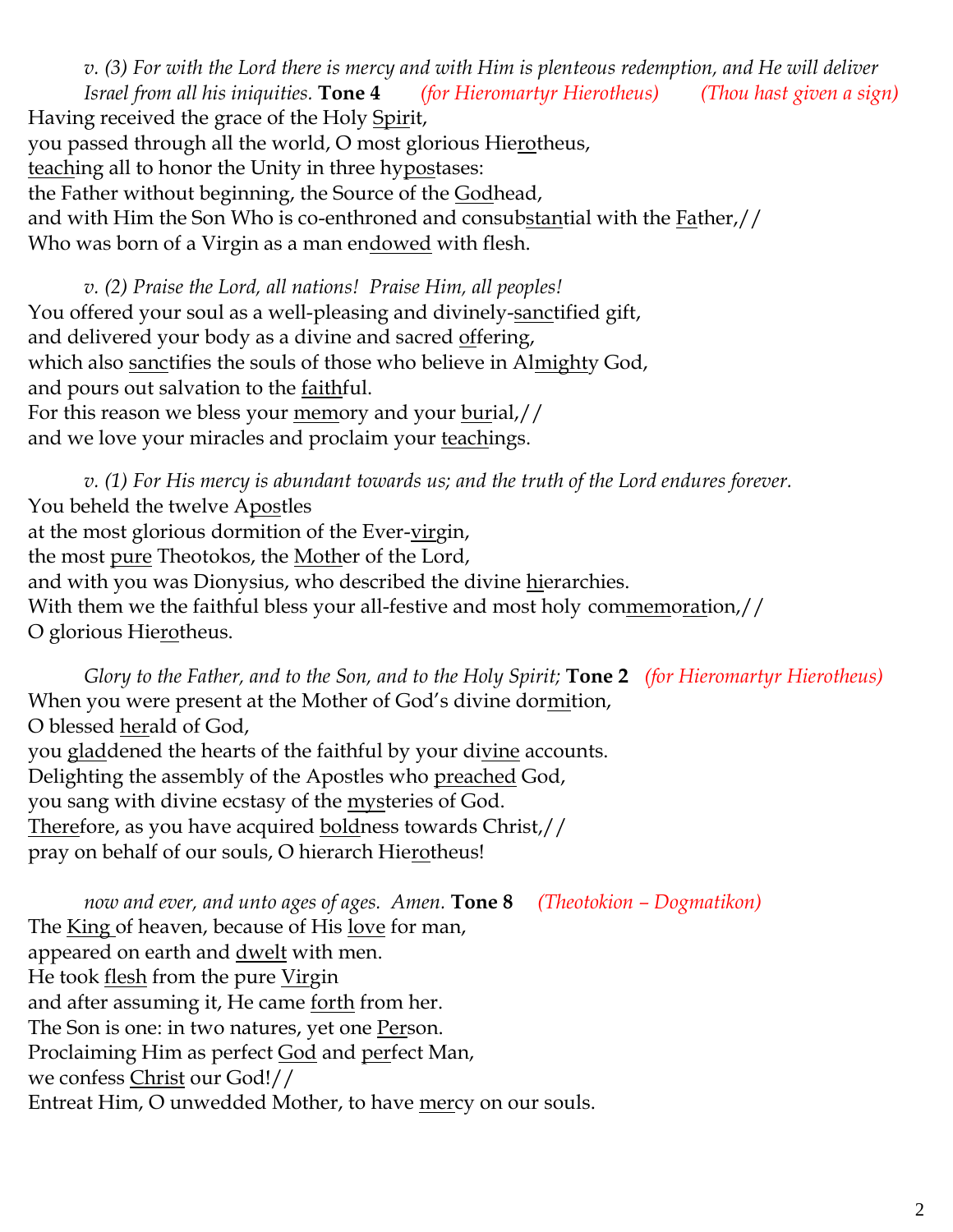## **APOSTICHA**

**Tone 8** Descending from heaven to ascend the Cross, the Eternal Life has come for death to raise those who are fallen; to enlighten those in darkness.// O Jesus, our Savior and illuminator, glory to You!

*v. The Lord is King; He is robed in majesty!*  We glorify Christ, who rose from the dead. He accepted the human body and soul, and freed both from suffering. His most pure soul descended to hell, which He spoiled. His holy body did not see corruption in the tomb.// He is the Redeemer of our souls.

*v. For He has established the world, so that it shall never be moved.* In psalms and songs we glorify Your Resurrection from the dead, O Christ. By it, You have freed us from the <u>tor</u>tures of hell// and as God have granted eternal life and great mercy.

*v. Holiness befits Your house, O Lord, forevermore!*  O Master of all, incomprehensible Creator of heaven and earth, by Your suffering on the Cross You have gained passionlessness for me. Accepting burial and arising in glory, You resurrected Adam with Yourself by Your almighty hand. Glory to Your rising on the third day! By it You have granted us eternal life and cleansing of sins// as the only compassionate One.

*Glory to the Father, and to the Son, and to the Holy Spirit; now and ever, and unto ages of ages. Amen.*  **Tone 8** O unwedded Virgin, who ineffably conceived God in the flesh, O Mother of God most high, accept the cries of your servants, O blameless One! Grant cleansing of transgressions to all!// Receive our prayers and pray to save our souls!

## **TROPARIA**

**Tone 8** You descended from on high, O Merciful One! You accepted the three day burial to free us from our sufferings!// O Lord, our Life and Resurrection, glory to You!